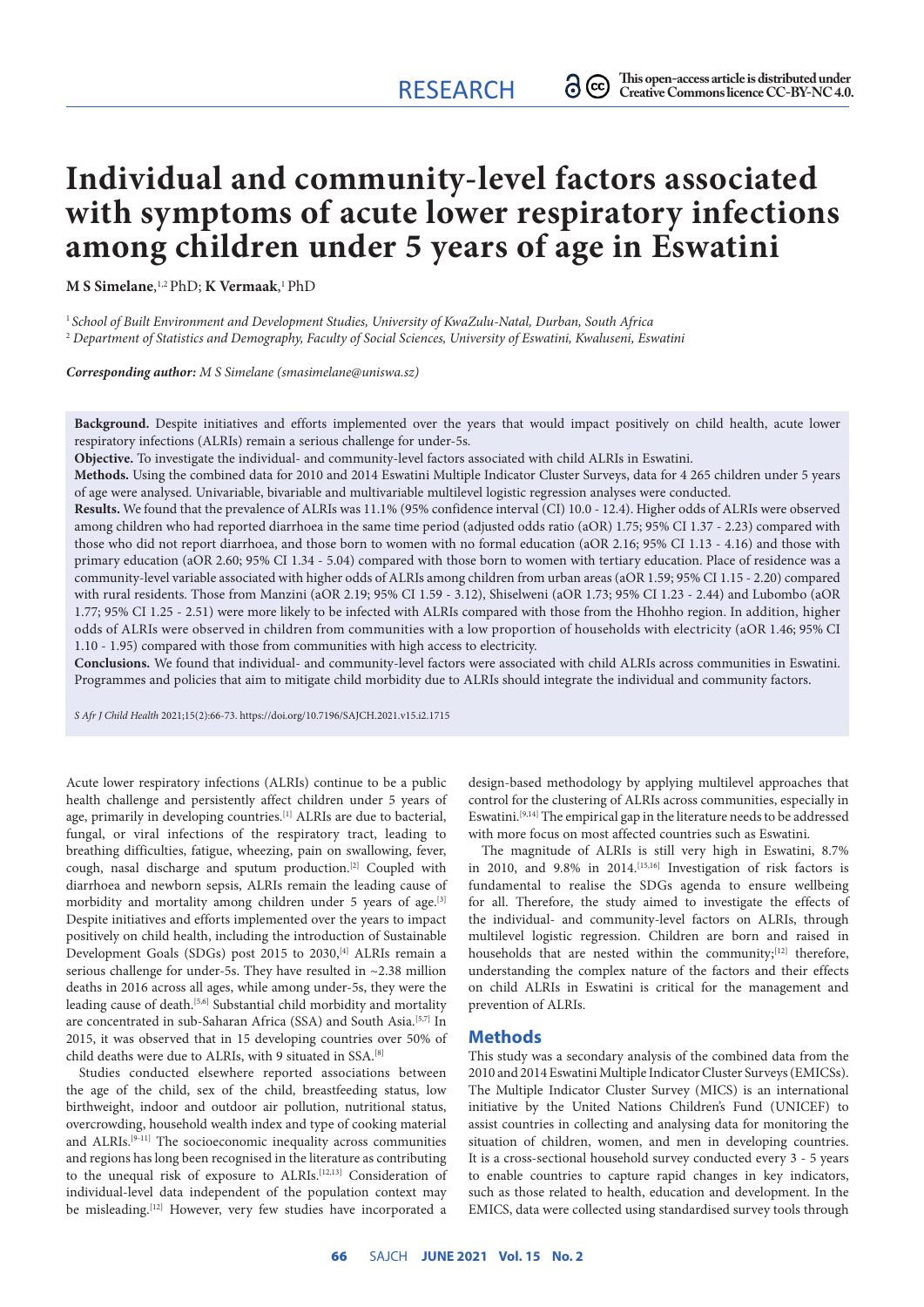face-to-face interviews among nationally representative samples of households.[15,16]

#### **Sampling design and study samples**

The EMICS was representative and collected information on households, men, women, and children. The sampling frame of the enumeration was based on the 2007 Eswatini Population and Housing Census.[17] A two-staged sampling technique and a systematic sampling technique were applied. First, enumeration areas (EAs), also known as the primary sampling units (PSUs), were selected. Second, households were selected, stratified by rural and urban residence and the four regions of the country, which are Manzini, Hhohho, Shiselweni, and Lubombo. To collect data for under-5s, a standardised questionnaire was used to obtain information for each child in the selected households. The mother or caregiver was the respondent for the child questionnaire.

For the 2010 EMICS, 5 475 households were selected from 345 EAs. Among the sampled households, a total of 4 834 were successfully interviewed, which included 4 956 women aged 15 - 49 years and 4 646 men aged 15 - 59 years. The overall household response rate was 95%. In the 2010 sample, during the interviews questionnaires were completed regarding 2 647 children aged under 5 years.

In the 2014 EMICS, a total of 347 EAs and 5 211 households were selected for the survey. Within each region, urban and rural areas were identified as the main sampling strata. Within each EA, a sample of 15 households was selected systematically using probability proportional to size (PPS) and a specified number of census EAs were chosen systematically using PPS.[15] A total of 4 762 women (aged 15 - 49 years) and 1 459 men (aged 15 - 59 years) were successfully interviewed. A detailed description of the sampling design is available in the 2014 MICS report.<sup>[15]</sup>

In the 2014 EMICS, during the interviews questionnaires were completed regarding 2 693 children aged under 5 years. However, for the combined 2010 and 2014 surveys, only 4 265 under-5s with complete data on ALRI symptoms were included in the analysis.

## **Study variables**

**Outcome variables.** The study outcome variable was symptoms of ALRIs 2 weeks before the MICS. In this analysis, we considered ALRIs symptoms if the mother/caregiver reported that the child had a cough with rapid breathing or difficulty breathing, and the symptoms were due to a problem in the chest or both a problem in the chest and a blocked nose.<sup>[14-16,18]</sup> The variable was coded as binary: (1) for those with symptoms, (0) for those without symptoms.

**Explanatory variables.** The explanatory variables included child and maternal factors, household and community factors.[11,19,20] Individual-level variables were child age in months, sex, child diarrhoea status, child stunting status, maternal education, maternal age, parity, marital status**,** source of cooking fuel, household electricity, type of toilet, floor material, number of people sleeping per room, number of children under 5 years, household wealth index**.** The household wealth index had been calculated in the EMICS dataset and was categorised into five quartiles, namely the poorest, poor, middle, rich and richest.<sup>[15,16]</sup> Wealth indices use information about household durable assets, such as housing materials, toilet or latrine access, phone ownership, or agricultural land and livestock, which are regularly collected in most household surveys to create an index of household wealth.<sup>[21]</sup> The principal component analysis (PCA) was used to develop the household wealth index.[21] Community-level variables were area of residence, region of residence, community poverty (proportion of households in the communities classified in the poorest and poor wealth quantiles), community maternal education (proportion of mothers with at least secondary level education in the community), electricity use in the community (proportion of households with electricity in the community), and improved cooking fuel in the community (proportion of households with improved fuel for cooking in the community). Based on the literature, the individual-level variables were aggregated by cluster and categorised as low (1), medium (2) and high (3),<sup>[9,22]</sup> or low (1) and high (2).<sup>[23]</sup>

#### **Statistical analysis**

Descriptive statistics were performed to assess the distribution of the sample and the magnitude of child ALRIs. A bivariable analysis through the  $\chi^2$  test was performed to test for crude association between each explanatory factor and ALRIs. The variance inflation factor (VIF) was used to test for strongly correlated explanatory factors, and no factors were strongly correlated to each other (see Appendix 1, supplementary Table 2, online only). Owing to the hierarchical nature of the dataset, a multilevel model that controls for clustering of the ALRIs across communities was used. Adjusted odds ratios (AORs) and 95% confidence intervals (CIs) were used to establish the fixed effects of the models. Random effects, important to establish the random variation of ALRIs across communities, were denoted by the intraclass correlation (ICC) and the proportion of change in the variance (PCV). Four models were fitted to analyse the data. Model 1: An empty model to produce a random variation of the intercept (random effects) and the ICC. Model 2 included only individual-level variables. Model 3 included only community-level factors**.** Model 4 included individual- and community-level variables in one model. The entire analysis took into account survey weights and was done in Stata 15 (Stata Corp., USA).

#### **Ethical considerations**

The protocol was approved by the University of KwaZulu-Natal's Humanities and Social Science Research Ethics Committee and the Eswatini National Health and Human Research Review Board.

## **Results**

Table 1 shows the distribution of the study sample and the overall prevalence of ALRIs by each explanatory variable. Of the total sample  $(n=4, 265)$  included in the analysis, there was a relatively equal distribution of children from 12 months of age and above, when compared with children 6 - 11 months and <6 months. Slightly more than half of the children were female and a quarter were reported to be stunted, while a quarter were born to mothers aged 35 years and above and one-third of mothers had secondary education level. Almost half of the children were born to mothers with parity of less than three children. About six in 10 of the children were born to mothers who were married, and slightly more than a quarter were from the richest households category. More than half of the children were from households with access to piped water for drinking, with improved floor material and which used biomass for cooking. The majority were from rural areas.

Overall the ALRIs prevalence was 11.1% (95% CI 10.0 - 12.4). Significant differences in the prevalence of ALRIs were noted regarding child diarrhoea status 2 weeks before the survey, maternal education, household floor material, household electricity, household wealth index, region of residence and proportion of households with electricity in the community (all  $p<0.05$ ).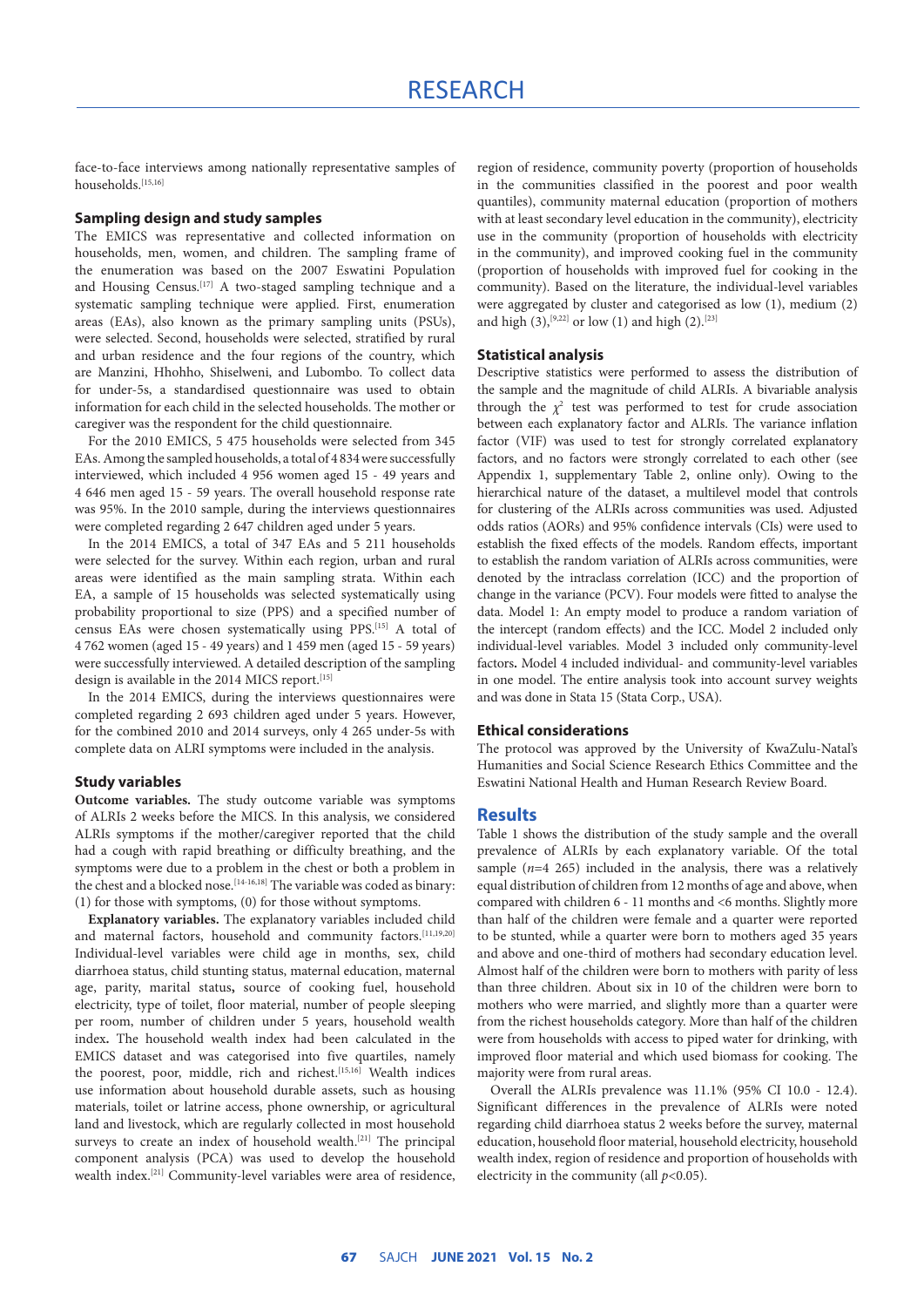| Table 1. Univariate and bivariate analysis between individual-, household- and community-level variables (weighted) |                 | Had symptoms of ALRIs, $n$ (%) |                |                            |
|---------------------------------------------------------------------------------------------------------------------|-----------------|--------------------------------|----------------|----------------------------|
| Variables                                                                                                           | Total (N=4 265) | Yes $(N=453)$                  | No $(N=3 812)$ | <i>p</i> -value $(\chi^2)$ |
| <b>Child-level factors</b>                                                                                          |                 |                                |                |                            |
| Age, months                                                                                                         |                 |                                |                | 0.081(9.80)                |
| <6                                                                                                                  | 472(11.1)       | 38(9.1)                        | 434(11.4)      |                            |
| $6 - 11$                                                                                                            | 473 (11.2)      | 55 (12.9)                      | 418(10.9)      |                            |
| $12 - 23$                                                                                                           | 889 (20.9)      | 107(21.7)                      | 782 (20.8)     |                            |
| $24 - 35$                                                                                                           | 819 (19.6)      | 92(21.8)                       | 727 (19.3)     |                            |
| $36 - 47$                                                                                                           | 854 (19.6)      | 96(21.7)                       | 758 (19.3)     |                            |
| $48 - 59$                                                                                                           | 758 (17.6)      | 65(12.8)                       | 693 (18.3)     |                            |
| Gender                                                                                                              |                 |                                |                | 0.064(3.42)                |
| Male                                                                                                                | 2075(48.3)      | 239(51.5)                      | 1 836 (47.9)   |                            |
| Female                                                                                                              | 2 190 (51.7)    | 214 (48.5)                     | 1976(52.1)     |                            |
| Diarrhoea                                                                                                           |                 |                                |                | < 0.001(29.28)             |
| Yes                                                                                                                 | 718 (16.5)      | 117(24.5)                      | 601(15.6)      |                            |
| $\rm No$                                                                                                            | 3 547 (83.5)    | 336 (75.7)                     | 3 211 (84.4)   |                            |
| Stunting                                                                                                            |                 |                                |                | 0.629(0.23)                |
| Yes                                                                                                                 | 1155(26.8)      | 127(27.9)                      | 1028(26.7)     |                            |
| N <sub>o</sub>                                                                                                      | 3 110 (73.2)    | 326(72.1)                      | 2 784 (73.3)   |                            |
| Maternal-level factors                                                                                              |                 |                                |                |                            |
| Age, years                                                                                                          |                 |                                |                | 0.074(5.20)                |
| $<$ 25                                                                                                              | 1353(31.5)      | 129(27.2)                      | 1224(32.1)     |                            |
| $25 - 34$                                                                                                           | 1792 (42.9)     | 186 (42.8)                     | 1606(42.8)     |                            |
| $\geq$ 35                                                                                                           | 1120(25.6)      | 138(29.5)                      | 982(25.1)      |                            |
| Education                                                                                                           |                 |                                |                | 0.020(11.70)               |
| None                                                                                                                | 295(6.7)        | 42(7.7)                        | 253(6.6)       |                            |
| Primary                                                                                                             | 1260(29.5)      | 150 (33.4)                     | 1110(29.0.3)   |                            |
| Secondary                                                                                                           | 1435(32.9)      | 142(29.6)                      | 1293(33.3)     |                            |
| High school                                                                                                         | 972 (23.4)      | 98 (24.9)                      | 874 (23.3)     |                            |
| Tertiary                                                                                                            | 303(7.5)        | 21(4.3)                        | 282(7.9)       |                            |
| Parity                                                                                                              |                 |                                |                | 0.130(4.08)                |
| $<$ 3                                                                                                               | 1 993 (47.2)    | 196 (45.9)                     | 1797 (47.4)    |                            |
| $3 - 4$                                                                                                             | 1276(29.3)      | 135(28.8)                      | 1141(29.4)     |                            |
| $\geq 5$                                                                                                            | 996 (23.5)      | 122(25.3)                      | 874 (23.2)     |                            |
| Marital status                                                                                                      |                 |                                |                | 0.066(5.44)                |
| Married                                                                                                             | 2552(60.0)      | 275(59.2)                      | 2277(60.1)     |                            |
| Formerly married                                                                                                    | 357(8.2)        | 49 (10.2)                      | 308 (31.9)     |                            |
| Never married                                                                                                       | 1 356 (31.7)    | 129 (30.6)                     | 1227(31.9)     |                            |
| Household-level factors                                                                                             |                 |                                |                |                            |
| Wealth index                                                                                                        |                 |                                |                | 0.031(10.60)               |
| Poorest                                                                                                             | 814 (18.5)      | 110(23.2)                      | 704 (17.9)     |                            |
| Poor                                                                                                                | 848 (19.2)      | 82(16.3)                       | 766 (19.5)     |                            |
| Middle                                                                                                              | 665 (15.3)      | 61(13.6)                       | 604 (15.4)     |                            |
| Rich                                                                                                                | 849 (20.7)      | 81(18.1)                       | 768 (21.1)     |                            |
| Richest                                                                                                             | 1089(26.3)      | 119(28.8)                      | 970 (26.0)     |                            |
| Toilet facility                                                                                                     |                 |                                |                | 0.175(3.49)                |
| Flush toilet                                                                                                        | 575 (14.2)      | 58 (15.7)                      | 517 (14.0)     |                            |
| Pit latrine                                                                                                         | 2957(69.8)      | 303(66.0)                      | 2 654 (70.3)   |                            |
| No facility (bush, field, etc.)                                                                                     | 733 (16.0)      | 92(18.3)                       | 641 (15.7)     |                            |
| Floor material                                                                                                      |                 |                                |                | 0.033(4.54)                |
| Improved floor                                                                                                      | 3 931 (92.4)    | 406 (90.4)                     | 3 5 25 (92.7)  |                            |
|                                                                                                                     |                 |                                |                |                            |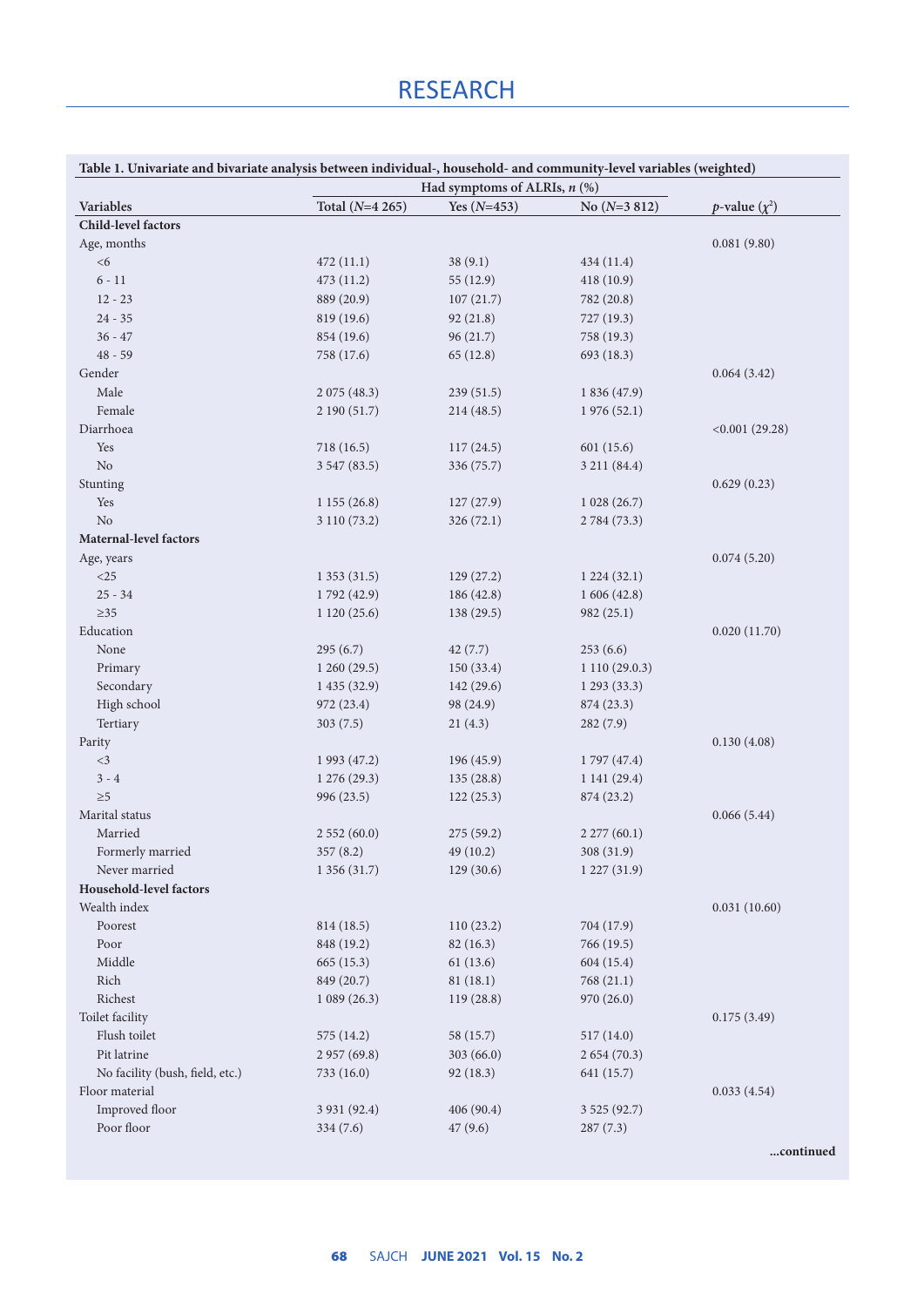| Table 1. (continued) Univariate and bivariate analysis between individual-, household- and community-level variables (weighted) |  |
|---------------------------------------------------------------------------------------------------------------------------------|--|
|                                                                                                                                 |  |

|                                      | Had symptoms of ALRIs, $n$ (%) |               |                |                            |
|--------------------------------------|--------------------------------|---------------|----------------|----------------------------|
| Variables                            | Total (N=4 265)                | Yes $(N=453)$ | No $(N=3 812)$ | <i>p</i> -value $(\chi^2)$ |
| <b>Child-level factors</b>           |                                |               |                |                            |
| Source of drinking water             |                                |               |                | 0.117(5.89)                |
| Piped                                | 2 150 (54.6)                   | 210(50.9)     | 1940(55.1)     |                            |
| Protected well                       | 745 (15.8)                     | 96(18.6)      | 649 (15.4)     |                            |
| Unprotected                          | 880 (19.4)                     | 98 (20.1)     | 782 (19.4)     |                            |
| Surface water                        | 467(10.2)                      | 49 (10.3)     | 418(10.1)      |                            |
| Source of cooking fuel               |                                |               |                | 0.049(3.88)                |
| Electricity                          | 795 (21.1)                     | 69(20.9)      | 726(21.2)      |                            |
| <b>Biomass</b>                       | 3 470 (78.9)                   | 384 (79.1)    | 3 086 (78.8)   |                            |
| Persons sleeping per room            |                                |               |                | 0.121(4.23)                |
| $<$ 3                                | 2 538 (61.2)                   | 264(60.8)     | 2264(60.9)     |                            |
| $3 - 4$                              | 1 438 (32.5)                   | 164(35.4)     | 1275(32.3)     |                            |
| $\geq 5$                             | 289(6.3)                       | 22(3.8)       | 275(6.8)       |                            |
| Children under 5 years per household |                                |               |                | 0.337(2.17)                |
| $\mathbf{1}$                         | 1980(47.0)                     | 212(50.7)     | 1768 (46.7)    |                            |
| $2 - 3$                              | 1 9 93 (46.2)                  | 203 (40.9)    | 1790 (46.9)    |                            |
| $4 - 5$                              | 292(6.6)                       | 38(8.4)       | 254(6.4)       |                            |
| Household electricity                |                                |               |                | 0.005(7.90)                |
| Yes                                  | 2 3 0 5 (5 2.7)                | 273 (56.8)    | 2032(52.2)     |                            |
| No                                   | 1960(47.3)                     | 180 (43.2)    | 1780 (47.8)    |                            |
| <b>Community factors</b>             |                                |               |                |                            |
| Area of residence                    |                                |               |                | 0.124(2.37)                |
| Rural                                | 3 304 (76.7)                   | 338 (72.4)    | 2 966 (77.3)   |                            |
| Urban                                | 961(23.3)                      | 115(28.6)     | 846 (22.7)     |                            |
| Region of residence                  |                                |               |                | < 0.001(27.02)             |
| Hhohho                               | 1016(24.5)                     | 65(15.7)      | 951(25.6)      |                            |
| Manzini                              | 1133(34.5)                     | 147(41.1)     | 986 (33.6)     |                            |
| Shiselweni                           |                                |               |                |                            |
| Lubombo                              | 1127(20.8)                     | 128(20.9)     | 999(20.1)      |                            |
|                                      | 989 (20.2)                     | 113(21.6)     | 876 (20.1)     |                            |
| Poverty                              |                                |               |                | 0.792(0.07)                |
| Low                                  | 2197(55.1)                     | 236 (57.3)    | 1 961 (54.8)   |                            |
| High                                 | 2 068 (44.9)                   | 217(42.7)     | 1 851 (45.2)   |                            |
| Maternal education                   |                                |               |                | 0.510(1.35)                |
| Low                                  | 2 2 2 0 (5 3 . 2)              | 243 (55.8)    | 1 977 (52.9)   |                            |
| Medium                               | 711(16.7)                      | 73(15.9)      | 638 (16.8)     |                            |
| High                                 | 1334(30.1)                     | 137(28.3)     | 1197(30.4)     |                            |
| Electricity use                      |                                |               |                | 0.002(9.63)                |
| Low                                  | 2 154 (48.2)                   | 260 (52.5)    | 1 894 (47.6)   |                            |
| High                                 | 2 111 (51.8)                   | 193 (47.5)    | 1918 (52.4.)   |                            |
| Improved cooking fuel                |                                |               |                | 0.626(0.94)                |
| Low                                  | 1 536 (33.2)                   | 171 (33.1)    | 1 365 (33.2)   |                            |
| Medium                               | 1 343 (31.0)                   | 143 (29.9)    | 1200(31.1)     |                            |
| High                                 | 1 386 (35.8)                   | 139 (37.0)    | 1247(35.7)     |                            |
|                                      |                                |               |                |                            |

## **Multilevel analysis**

The results of the models are shown in Table 2. Even after controlling for individual- and community-level factors (model 4), children who had a history of diarrhoea were 75% more likely to have ALRIs (aOR 1.75; 95% CI 1.37 - 2.23) compared with those who had no history of diarrhoea. Higher odds of ALRIs were observed among children born to women with no formal education (aOR 2.60; 95% CI 1.34 - 5.04) and those with primary level education (aOR 1.91; 95% CI 1.08 - 3.37) compared with those born to women with tertiary education. Even after controlling for individual- and community-level factors, children from households in urban areas were 59% more likely to have ALRIs (aOR 1.59; 95% CI 1.15 - 2.20) compared with children from rural areas. Consistent with model 2, higher odds of ALRIs were found among children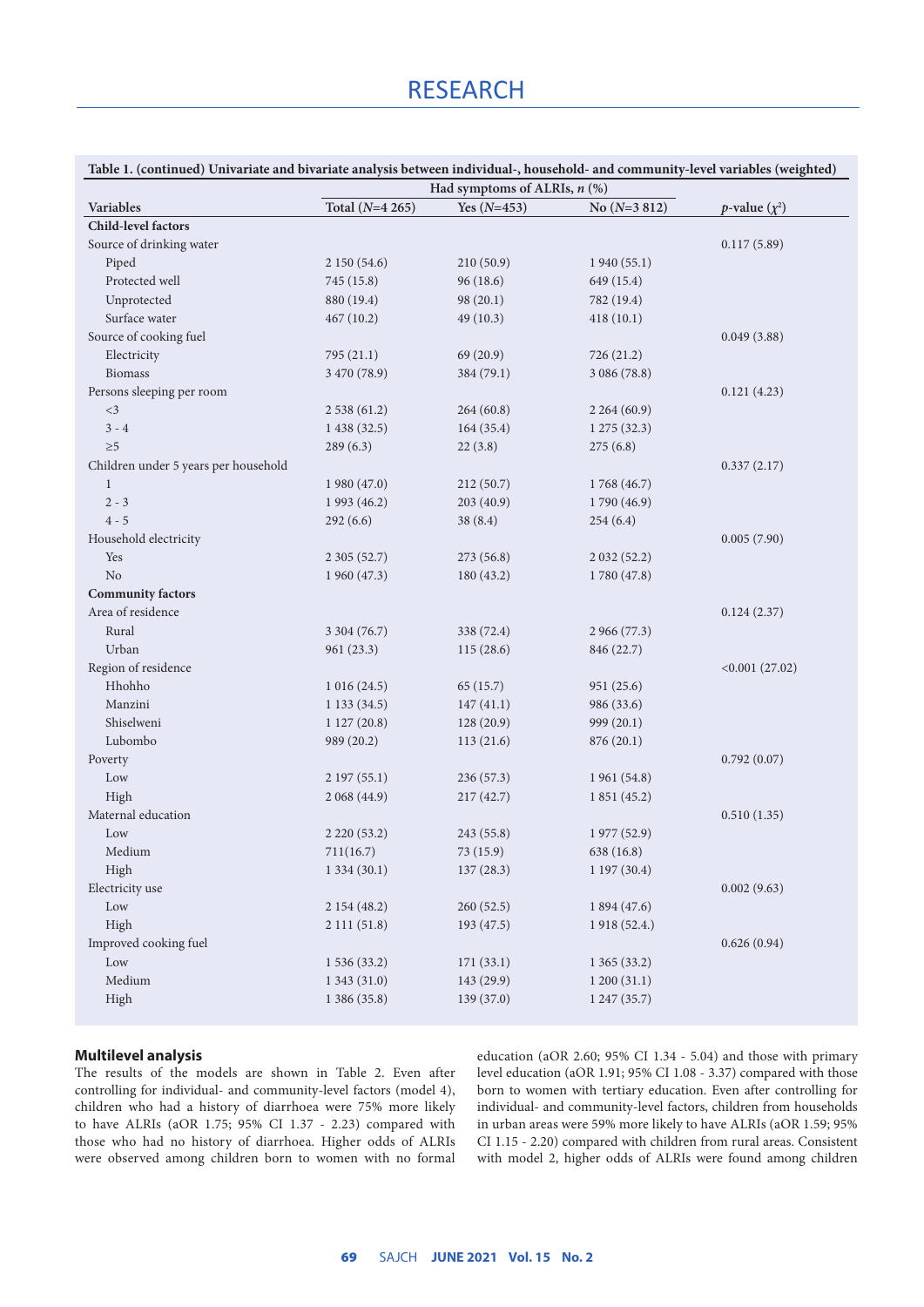| Table 2. Multilevel analysis of individual- and community-level factors and ALRIs |         |                            |              |                            |
|-----------------------------------------------------------------------------------|---------|----------------------------|--------------|----------------------------|
| Models                                                                            | Model 1 | Model 2                    | Model 3      | Model 4                    |
| <b>Fixed effects</b>                                                              |         | aOR (95% CI)               | aOR (95% CI) | aOR % (95% CI)             |
| Child-level factors                                                               |         |                            |              |                            |
| Age, months                                                                       |         |                            |              |                            |
| $<\!6$                                                                            |         | $\mathbf{1}$               |              | $\mathbf{1}$               |
| $6 - 11$                                                                          |         | $1.34(0.86 - 2.10)$        |              | $1.36(0.87 - 2.12)$        |
| $12 - 23$                                                                         |         | $1.40(0.94 - 2.09)$        |              | $1.44(0.97 - 2.16)$        |
| $24 - 35$                                                                         |         | $1.34(0.89 - 2.03)$        |              | $1.37(0.91 - 2.02)$        |
| $36 - 47$                                                                         |         | $1.35(0.90 - 2.04)$        |              | $1.39(0.89 - 2.03)$        |
| $48 - 59$                                                                         |         | $1.02(0.66 - 1.57)$        |              | $1.05(0.68 - 1.62)$        |
| Gender                                                                            |         |                            |              |                            |
| Male                                                                              |         | $\mathbf{1}$               |              | $\mathbf{1}$               |
| Female                                                                            |         | $0.84$ (0.68 - 1.02)       |              | $0.82$ (0.68 - 1.02)       |
| Diarrhoea                                                                         |         |                            |              |                            |
| Yes                                                                               |         | $1.76$ $(1.38 - 2.25)^{*}$ |              | $1.75$ $(1.37 - 2.23)^{*}$ |
| $\rm No$                                                                          |         | $\mathbf{1}$               |              | $\mathbf{1}$               |
| Stunting                                                                          |         |                            |              |                            |
| Yes                                                                               |         | $0.94(0.74 - 1.18)$        |              | $0.94(0.74 - 1.18)$        |
| No                                                                                |         | $\mathbf{1}$               |              | $\mathbf{1}$               |
| Maternal-level factors                                                            |         |                            |              |                            |
| Age, years                                                                        |         |                            |              |                            |
| $<$ 25                                                                            |         | $\mathbf{1}$               |              | $\mathbf{1}$               |
| $25 - 34$                                                                         |         | $1.17(0.87 - 1.56)$        |              | $1.19(0.89 - 1.55)$        |
| $\geq$ 35                                                                         |         | $1.33(0.91 - 1.96)$        |              | $1.41(0.96 - 2.09)$        |
| Education                                                                         |         |                            |              |                            |
| None                                                                              |         | $2.24(1.17 - 4.30)^{*}$    |              | $2.60(1.34 - 5.04)^{*}$    |
| Primary                                                                           |         | $1.92$ $(1.09 - 3.40)^{*}$ |              | $1.91 (1.08 - 3.37)^*$     |
| Secondary                                                                         |         | $1.70(0.98 - 2.94)$        |              | $1.70(0.98 - 2.95)$        |
| High school                                                                       |         | $1.69(0.99 - 2.90)$        |              | $1.70(1.00 - 2.91)$        |
| Tertiary                                                                          |         | $\mathbf{1}$               |              | $\mathbf{1}$               |
| Parity                                                                            |         |                            |              |                            |
| $<$ 3                                                                             |         | $\mathbf{1}$               |              | $\mathbf{1}$               |
| $3 - 4$                                                                           |         | $0.93(0.70 - 1.23)$        |              | $0.92(0.69 - 1.21)$        |
| $\geq 5$                                                                          |         | $0.88(0.61 - 1.28)$        |              | $0.84$ $(0.58 - 1.22)$     |
| Marital status                                                                    |         |                            |              |                            |
| Married                                                                           |         | $\mathbf{1}$               |              | $\mathbf{1}$               |
| Formerly married                                                                  |         | $1.27(0.90 - 1.80)$        |              | $1.22(0.86 - 1.72)$        |
| Never married                                                                     |         | $0.89(0.68 - 1.16)$        |              | $0.89(0.68 - 1.16)$        |
| Household-level factors                                                           |         |                            |              |                            |
| Wealth index                                                                      |         |                            |              |                            |
| Poorest                                                                           |         | $0.93(0.63 - 1.36)$        |              | $1.06(0.71 - 1.57)$        |
| Poor                                                                              |         | $0.66(0.46 - 0.95)$        |              | $0.73(0.50 - 1.04)$        |
| Middle                                                                            |         | $0.70(0.49 - 1.01)$        |              | $0.74$ $(0.52 - 1.07)$     |
| Rich                                                                              |         | $0.81(0.59 - 1.11)$        |              | $0.81(0.60 - 1.11)$        |
| Richest                                                                           |         | $\mathbf{1}$               |              | $\mathbf{1}$               |
| Toilet facility                                                                   |         |                            |              |                            |
| Flush toilet                                                                      |         | $\mathbf{1}$               |              | $\mathbf{1}$               |
| Pit latrine                                                                       |         | $0.72$ $(0.48 - 1.07)$     |              | $0.82$ $(0.54 - 1.23)$     |
| No facility (bush, field, etc)                                                    |         | $0.74$ $(0.45 - 1.20)$     |              | $0.89$ $(0.54 - 1.49)$     |
| Floor material                                                                    |         |                            |              |                            |
| Improved floor                                                                    |         | $1\,$                      |              | $\mathbf{1}$               |
| Poor floor                                                                        |         | $1.08(0.73 - 1.60)$        |              | $1.09(0.74 - 1.62)$        |
|                                                                                   |         |                            |              | continued                  |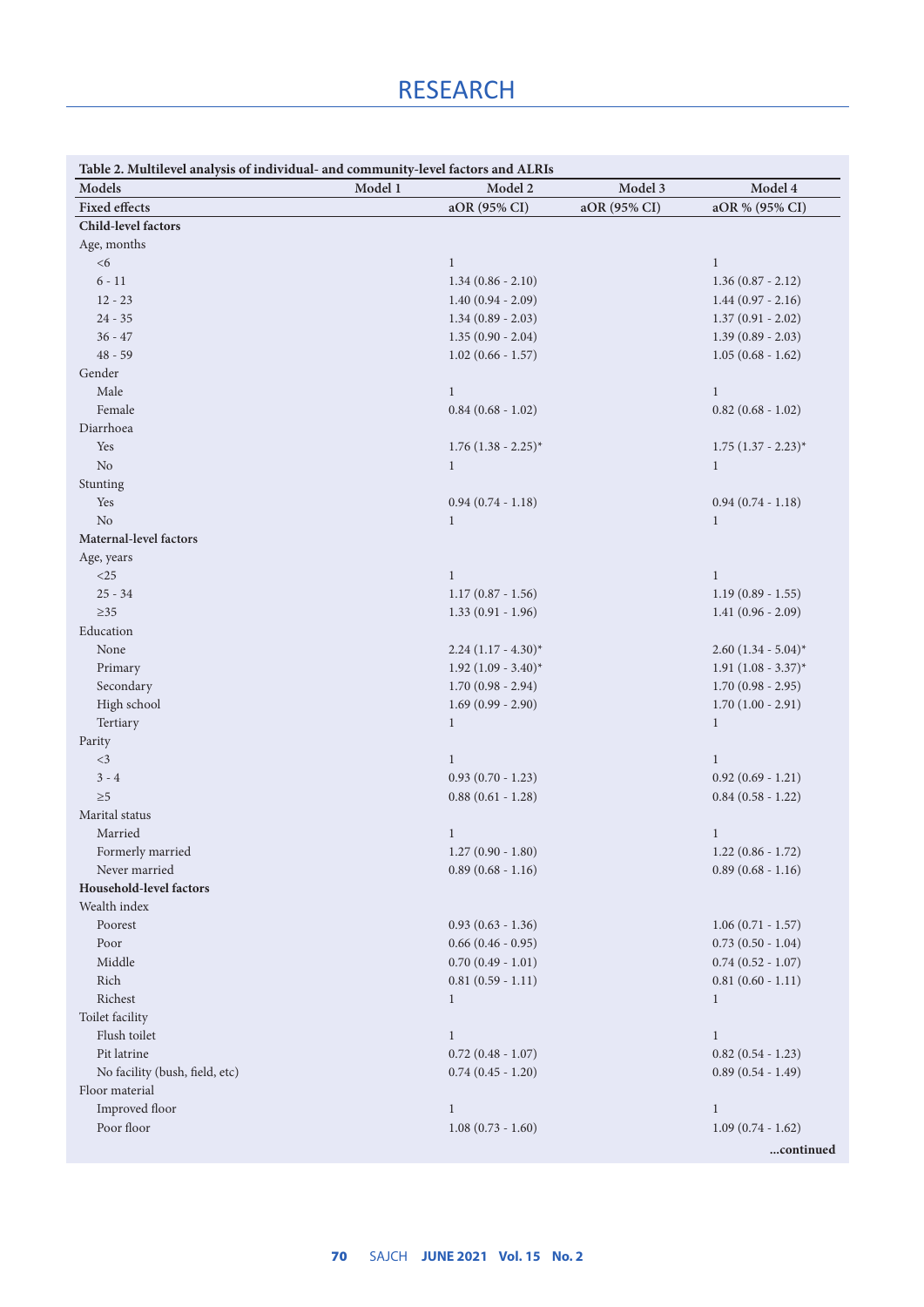## RESEARCH

| Model 1<br>Model 2<br>Model 3<br>Model 4<br>Models<br><b>Fixed effects</b><br>aOR (95% CI)<br>aOR (95% CI)<br>aOR % (95% CI)<br>Source of drinking water<br>Piped<br>$\mathbf{1}$<br>$\mathbf{1}$<br>Protected well<br>$1.27(0.95 - 1.69)$<br>$1.32(0.99 - 1.79)$<br>Unprotected<br>$1.02$ (0.77 - 1.37)<br>$1.06(0.78 - 1.43)$<br>Surface water<br>$0.94(0.65 - 1.34)$<br>$0.96(0.67 - 1.38)$<br>Source of cooking fuel<br>Electricity<br>$\mathbf{1}$<br>$\mathbf{1}$<br><b>Biomass</b><br>$1.28(0.97 - 1.69)$<br>$1.33(0.91 - 1.95)$<br>Persons sleeping per room<br>$<$ 3<br>$\mathbf{1}$<br>$\mathbf{1}$<br>$3 - 4$<br>$1.12(0.89 - 1.42)$<br>$1.13(0.90 - 1.43)$<br>$0.69(0.42 - 1.12)$<br>$0.66(0.41 - 1.08)$<br>$\geq 5$<br>Children under 5 years per household<br>$\mathbf{1}$<br>$\mathbf{1}$<br>$\mathbf{1}$<br>$2 - 3$<br>$0.99(0.79 - 1.23)$<br>$0.96(0.78 - 1.20)$<br>$4 - 5$<br>$1.26(0.83 - 1.91)$<br>$1.19(0.79 - 1.80)$<br>Household electricity<br>Yes<br>$\mathbf{1}$<br>$\mathbf{1}$<br>N <sub>o</sub><br>$1.28(0.97 - 1.69)$<br>$1.10(0.82 - 1.47)$<br><b>Community-level factors</b><br>Area of residence<br>Rural<br>$\mathbf{1}$<br>$\mathbf{1}$<br>Urban<br>$1.37 (1.04 - 1.79)^*$<br>$1.59(1.15 - 2.20)^{*}$<br>Region of residence<br>Hhohho<br>$\mathbf{1}$<br>$\mathbf{1}$<br>$2.18(1.59 - 2.98)^{*}$<br>$2.19(1.59 - 3.12)^{*}$<br>Manzini<br>Shiselweni<br>$1.85 (1.32 - 2.58)^*$<br>$1.73$ $(1.23 - 2.44)^*$<br>Lubombo<br>$1.87$ (1.33 - 2.763)*<br>$1.77(1.25 - 2.51)^{*}$<br>Poverty<br>Low<br>$\mathbf{1}$<br>$\mathbf{1}$<br>$0.78(0.60 - 1.03)$<br>High<br>$0.80$ $(0.62 - 1.04)$<br>Maternal education<br>$\mathbf{1}$<br>Low<br>$\mathbf{1}$<br>$0.96(0.70 - 1.19)$<br>Medium<br>$0.90(0.67 - 1.22)$<br>High<br>$0.98$ $(0.75 - 1.28)$<br>$0.82$ (0.62 - 1.08)<br>Electricity use<br>$_{\text{Low}}$<br>$1.60 (1.22 - 2.01)^*$<br>$1.53$ $(1.15 - 2.04)^{*}$<br>High<br>$\mathbf{1}$<br>$\mathbf{1}$<br>Improved cooking fuel<br>Low<br>$1.12(0.80 - 1.57)$<br>$1.01(0.71 - 1.44)$<br>Medium<br>$1.11(0.80 - 1.52)$<br>$1.06(0.76 - 1.48)$<br>High<br>1<br>1<br>Random effects<br>Final model<br>Individual<br>Community<br>Empty<br>Community variance (SE)<br>$0.389(0.10)$ *<br>$0.360(0.113)^{*}$<br>0.210(1.57)<br>0.178(0.190)<br>ICC(%)<br>4.39<br>3.80<br>0.96<br>1.32<br>$PCV$ $(\% )$<br>reference<br>7.30<br>46.09<br>54.13<br>Log likelihood<br>$-1441.31$<br>$-1399.70$<br>$-1418.95$<br>$-1375.67$<br><b>AIC</b><br>2886.62<br>2871.40<br>2861.89<br>2843.35 | Table 2. (continued) Multilevel analysis of individual- and community-level factors and ALRIs |  |  |
|----------------------------------------------------------------------------------------------------------------------------------------------------------------------------------------------------------------------------------------------------------------------------------------------------------------------------------------------------------------------------------------------------------------------------------------------------------------------------------------------------------------------------------------------------------------------------------------------------------------------------------------------------------------------------------------------------------------------------------------------------------------------------------------------------------------------------------------------------------------------------------------------------------------------------------------------------------------------------------------------------------------------------------------------------------------------------------------------------------------------------------------------------------------------------------------------------------------------------------------------------------------------------------------------------------------------------------------------------------------------------------------------------------------------------------------------------------------------------------------------------------------------------------------------------------------------------------------------------------------------------------------------------------------------------------------------------------------------------------------------------------------------------------------------------------------------------------------------------------------------------------------------------------------------------------------------------------------------------------------------------------------------------------------------------------------------------------------------------------------------------------------------------------------------------------------------------------------------------------------------------------------------------------------------------------------------------------------------------------------------------------------------------------------------------------------------------------------------------------------------------------------------|-----------------------------------------------------------------------------------------------|--|--|
|                                                                                                                                                                                                                                                                                                                                                                                                                                                                                                                                                                                                                                                                                                                                                                                                                                                                                                                                                                                                                                                                                                                                                                                                                                                                                                                                                                                                                                                                                                                                                                                                                                                                                                                                                                                                                                                                                                                                                                                                                                                                                                                                                                                                                                                                                                                                                                                                                                                                                                                      |                                                                                               |  |  |
|                                                                                                                                                                                                                                                                                                                                                                                                                                                                                                                                                                                                                                                                                                                                                                                                                                                                                                                                                                                                                                                                                                                                                                                                                                                                                                                                                                                                                                                                                                                                                                                                                                                                                                                                                                                                                                                                                                                                                                                                                                                                                                                                                                                                                                                                                                                                                                                                                                                                                                                      |                                                                                               |  |  |
|                                                                                                                                                                                                                                                                                                                                                                                                                                                                                                                                                                                                                                                                                                                                                                                                                                                                                                                                                                                                                                                                                                                                                                                                                                                                                                                                                                                                                                                                                                                                                                                                                                                                                                                                                                                                                                                                                                                                                                                                                                                                                                                                                                                                                                                                                                                                                                                                                                                                                                                      |                                                                                               |  |  |
|                                                                                                                                                                                                                                                                                                                                                                                                                                                                                                                                                                                                                                                                                                                                                                                                                                                                                                                                                                                                                                                                                                                                                                                                                                                                                                                                                                                                                                                                                                                                                                                                                                                                                                                                                                                                                                                                                                                                                                                                                                                                                                                                                                                                                                                                                                                                                                                                                                                                                                                      |                                                                                               |  |  |
|                                                                                                                                                                                                                                                                                                                                                                                                                                                                                                                                                                                                                                                                                                                                                                                                                                                                                                                                                                                                                                                                                                                                                                                                                                                                                                                                                                                                                                                                                                                                                                                                                                                                                                                                                                                                                                                                                                                                                                                                                                                                                                                                                                                                                                                                                                                                                                                                                                                                                                                      |                                                                                               |  |  |
|                                                                                                                                                                                                                                                                                                                                                                                                                                                                                                                                                                                                                                                                                                                                                                                                                                                                                                                                                                                                                                                                                                                                                                                                                                                                                                                                                                                                                                                                                                                                                                                                                                                                                                                                                                                                                                                                                                                                                                                                                                                                                                                                                                                                                                                                                                                                                                                                                                                                                                                      |                                                                                               |  |  |
|                                                                                                                                                                                                                                                                                                                                                                                                                                                                                                                                                                                                                                                                                                                                                                                                                                                                                                                                                                                                                                                                                                                                                                                                                                                                                                                                                                                                                                                                                                                                                                                                                                                                                                                                                                                                                                                                                                                                                                                                                                                                                                                                                                                                                                                                                                                                                                                                                                                                                                                      |                                                                                               |  |  |
|                                                                                                                                                                                                                                                                                                                                                                                                                                                                                                                                                                                                                                                                                                                                                                                                                                                                                                                                                                                                                                                                                                                                                                                                                                                                                                                                                                                                                                                                                                                                                                                                                                                                                                                                                                                                                                                                                                                                                                                                                                                                                                                                                                                                                                                                                                                                                                                                                                                                                                                      |                                                                                               |  |  |
|                                                                                                                                                                                                                                                                                                                                                                                                                                                                                                                                                                                                                                                                                                                                                                                                                                                                                                                                                                                                                                                                                                                                                                                                                                                                                                                                                                                                                                                                                                                                                                                                                                                                                                                                                                                                                                                                                                                                                                                                                                                                                                                                                                                                                                                                                                                                                                                                                                                                                                                      |                                                                                               |  |  |
|                                                                                                                                                                                                                                                                                                                                                                                                                                                                                                                                                                                                                                                                                                                                                                                                                                                                                                                                                                                                                                                                                                                                                                                                                                                                                                                                                                                                                                                                                                                                                                                                                                                                                                                                                                                                                                                                                                                                                                                                                                                                                                                                                                                                                                                                                                                                                                                                                                                                                                                      |                                                                                               |  |  |
|                                                                                                                                                                                                                                                                                                                                                                                                                                                                                                                                                                                                                                                                                                                                                                                                                                                                                                                                                                                                                                                                                                                                                                                                                                                                                                                                                                                                                                                                                                                                                                                                                                                                                                                                                                                                                                                                                                                                                                                                                                                                                                                                                                                                                                                                                                                                                                                                                                                                                                                      |                                                                                               |  |  |
|                                                                                                                                                                                                                                                                                                                                                                                                                                                                                                                                                                                                                                                                                                                                                                                                                                                                                                                                                                                                                                                                                                                                                                                                                                                                                                                                                                                                                                                                                                                                                                                                                                                                                                                                                                                                                                                                                                                                                                                                                                                                                                                                                                                                                                                                                                                                                                                                                                                                                                                      |                                                                                               |  |  |
|                                                                                                                                                                                                                                                                                                                                                                                                                                                                                                                                                                                                                                                                                                                                                                                                                                                                                                                                                                                                                                                                                                                                                                                                                                                                                                                                                                                                                                                                                                                                                                                                                                                                                                                                                                                                                                                                                                                                                                                                                                                                                                                                                                                                                                                                                                                                                                                                                                                                                                                      |                                                                                               |  |  |
|                                                                                                                                                                                                                                                                                                                                                                                                                                                                                                                                                                                                                                                                                                                                                                                                                                                                                                                                                                                                                                                                                                                                                                                                                                                                                                                                                                                                                                                                                                                                                                                                                                                                                                                                                                                                                                                                                                                                                                                                                                                                                                                                                                                                                                                                                                                                                                                                                                                                                                                      |                                                                                               |  |  |
|                                                                                                                                                                                                                                                                                                                                                                                                                                                                                                                                                                                                                                                                                                                                                                                                                                                                                                                                                                                                                                                                                                                                                                                                                                                                                                                                                                                                                                                                                                                                                                                                                                                                                                                                                                                                                                                                                                                                                                                                                                                                                                                                                                                                                                                                                                                                                                                                                                                                                                                      |                                                                                               |  |  |
|                                                                                                                                                                                                                                                                                                                                                                                                                                                                                                                                                                                                                                                                                                                                                                                                                                                                                                                                                                                                                                                                                                                                                                                                                                                                                                                                                                                                                                                                                                                                                                                                                                                                                                                                                                                                                                                                                                                                                                                                                                                                                                                                                                                                                                                                                                                                                                                                                                                                                                                      |                                                                                               |  |  |
|                                                                                                                                                                                                                                                                                                                                                                                                                                                                                                                                                                                                                                                                                                                                                                                                                                                                                                                                                                                                                                                                                                                                                                                                                                                                                                                                                                                                                                                                                                                                                                                                                                                                                                                                                                                                                                                                                                                                                                                                                                                                                                                                                                                                                                                                                                                                                                                                                                                                                                                      |                                                                                               |  |  |
|                                                                                                                                                                                                                                                                                                                                                                                                                                                                                                                                                                                                                                                                                                                                                                                                                                                                                                                                                                                                                                                                                                                                                                                                                                                                                                                                                                                                                                                                                                                                                                                                                                                                                                                                                                                                                                                                                                                                                                                                                                                                                                                                                                                                                                                                                                                                                                                                                                                                                                                      |                                                                                               |  |  |
|                                                                                                                                                                                                                                                                                                                                                                                                                                                                                                                                                                                                                                                                                                                                                                                                                                                                                                                                                                                                                                                                                                                                                                                                                                                                                                                                                                                                                                                                                                                                                                                                                                                                                                                                                                                                                                                                                                                                                                                                                                                                                                                                                                                                                                                                                                                                                                                                                                                                                                                      |                                                                                               |  |  |
|                                                                                                                                                                                                                                                                                                                                                                                                                                                                                                                                                                                                                                                                                                                                                                                                                                                                                                                                                                                                                                                                                                                                                                                                                                                                                                                                                                                                                                                                                                                                                                                                                                                                                                                                                                                                                                                                                                                                                                                                                                                                                                                                                                                                                                                                                                                                                                                                                                                                                                                      |                                                                                               |  |  |
|                                                                                                                                                                                                                                                                                                                                                                                                                                                                                                                                                                                                                                                                                                                                                                                                                                                                                                                                                                                                                                                                                                                                                                                                                                                                                                                                                                                                                                                                                                                                                                                                                                                                                                                                                                                                                                                                                                                                                                                                                                                                                                                                                                                                                                                                                                                                                                                                                                                                                                                      |                                                                                               |  |  |
|                                                                                                                                                                                                                                                                                                                                                                                                                                                                                                                                                                                                                                                                                                                                                                                                                                                                                                                                                                                                                                                                                                                                                                                                                                                                                                                                                                                                                                                                                                                                                                                                                                                                                                                                                                                                                                                                                                                                                                                                                                                                                                                                                                                                                                                                                                                                                                                                                                                                                                                      |                                                                                               |  |  |
|                                                                                                                                                                                                                                                                                                                                                                                                                                                                                                                                                                                                                                                                                                                                                                                                                                                                                                                                                                                                                                                                                                                                                                                                                                                                                                                                                                                                                                                                                                                                                                                                                                                                                                                                                                                                                                                                                                                                                                                                                                                                                                                                                                                                                                                                                                                                                                                                                                                                                                                      |                                                                                               |  |  |
|                                                                                                                                                                                                                                                                                                                                                                                                                                                                                                                                                                                                                                                                                                                                                                                                                                                                                                                                                                                                                                                                                                                                                                                                                                                                                                                                                                                                                                                                                                                                                                                                                                                                                                                                                                                                                                                                                                                                                                                                                                                                                                                                                                                                                                                                                                                                                                                                                                                                                                                      |                                                                                               |  |  |
|                                                                                                                                                                                                                                                                                                                                                                                                                                                                                                                                                                                                                                                                                                                                                                                                                                                                                                                                                                                                                                                                                                                                                                                                                                                                                                                                                                                                                                                                                                                                                                                                                                                                                                                                                                                                                                                                                                                                                                                                                                                                                                                                                                                                                                                                                                                                                                                                                                                                                                                      |                                                                                               |  |  |
|                                                                                                                                                                                                                                                                                                                                                                                                                                                                                                                                                                                                                                                                                                                                                                                                                                                                                                                                                                                                                                                                                                                                                                                                                                                                                                                                                                                                                                                                                                                                                                                                                                                                                                                                                                                                                                                                                                                                                                                                                                                                                                                                                                                                                                                                                                                                                                                                                                                                                                                      |                                                                                               |  |  |
|                                                                                                                                                                                                                                                                                                                                                                                                                                                                                                                                                                                                                                                                                                                                                                                                                                                                                                                                                                                                                                                                                                                                                                                                                                                                                                                                                                                                                                                                                                                                                                                                                                                                                                                                                                                                                                                                                                                                                                                                                                                                                                                                                                                                                                                                                                                                                                                                                                                                                                                      |                                                                                               |  |  |
|                                                                                                                                                                                                                                                                                                                                                                                                                                                                                                                                                                                                                                                                                                                                                                                                                                                                                                                                                                                                                                                                                                                                                                                                                                                                                                                                                                                                                                                                                                                                                                                                                                                                                                                                                                                                                                                                                                                                                                                                                                                                                                                                                                                                                                                                                                                                                                                                                                                                                                                      |                                                                                               |  |  |
|                                                                                                                                                                                                                                                                                                                                                                                                                                                                                                                                                                                                                                                                                                                                                                                                                                                                                                                                                                                                                                                                                                                                                                                                                                                                                                                                                                                                                                                                                                                                                                                                                                                                                                                                                                                                                                                                                                                                                                                                                                                                                                                                                                                                                                                                                                                                                                                                                                                                                                                      |                                                                                               |  |  |
|                                                                                                                                                                                                                                                                                                                                                                                                                                                                                                                                                                                                                                                                                                                                                                                                                                                                                                                                                                                                                                                                                                                                                                                                                                                                                                                                                                                                                                                                                                                                                                                                                                                                                                                                                                                                                                                                                                                                                                                                                                                                                                                                                                                                                                                                                                                                                                                                                                                                                                                      |                                                                                               |  |  |
|                                                                                                                                                                                                                                                                                                                                                                                                                                                                                                                                                                                                                                                                                                                                                                                                                                                                                                                                                                                                                                                                                                                                                                                                                                                                                                                                                                                                                                                                                                                                                                                                                                                                                                                                                                                                                                                                                                                                                                                                                                                                                                                                                                                                                                                                                                                                                                                                                                                                                                                      |                                                                                               |  |  |
|                                                                                                                                                                                                                                                                                                                                                                                                                                                                                                                                                                                                                                                                                                                                                                                                                                                                                                                                                                                                                                                                                                                                                                                                                                                                                                                                                                                                                                                                                                                                                                                                                                                                                                                                                                                                                                                                                                                                                                                                                                                                                                                                                                                                                                                                                                                                                                                                                                                                                                                      |                                                                                               |  |  |
|                                                                                                                                                                                                                                                                                                                                                                                                                                                                                                                                                                                                                                                                                                                                                                                                                                                                                                                                                                                                                                                                                                                                                                                                                                                                                                                                                                                                                                                                                                                                                                                                                                                                                                                                                                                                                                                                                                                                                                                                                                                                                                                                                                                                                                                                                                                                                                                                                                                                                                                      |                                                                                               |  |  |
|                                                                                                                                                                                                                                                                                                                                                                                                                                                                                                                                                                                                                                                                                                                                                                                                                                                                                                                                                                                                                                                                                                                                                                                                                                                                                                                                                                                                                                                                                                                                                                                                                                                                                                                                                                                                                                                                                                                                                                                                                                                                                                                                                                                                                                                                                                                                                                                                                                                                                                                      |                                                                                               |  |  |
|                                                                                                                                                                                                                                                                                                                                                                                                                                                                                                                                                                                                                                                                                                                                                                                                                                                                                                                                                                                                                                                                                                                                                                                                                                                                                                                                                                                                                                                                                                                                                                                                                                                                                                                                                                                                                                                                                                                                                                                                                                                                                                                                                                                                                                                                                                                                                                                                                                                                                                                      |                                                                                               |  |  |
|                                                                                                                                                                                                                                                                                                                                                                                                                                                                                                                                                                                                                                                                                                                                                                                                                                                                                                                                                                                                                                                                                                                                                                                                                                                                                                                                                                                                                                                                                                                                                                                                                                                                                                                                                                                                                                                                                                                                                                                                                                                                                                                                                                                                                                                                                                                                                                                                                                                                                                                      |                                                                                               |  |  |
|                                                                                                                                                                                                                                                                                                                                                                                                                                                                                                                                                                                                                                                                                                                                                                                                                                                                                                                                                                                                                                                                                                                                                                                                                                                                                                                                                                                                                                                                                                                                                                                                                                                                                                                                                                                                                                                                                                                                                                                                                                                                                                                                                                                                                                                                                                                                                                                                                                                                                                                      |                                                                                               |  |  |
|                                                                                                                                                                                                                                                                                                                                                                                                                                                                                                                                                                                                                                                                                                                                                                                                                                                                                                                                                                                                                                                                                                                                                                                                                                                                                                                                                                                                                                                                                                                                                                                                                                                                                                                                                                                                                                                                                                                                                                                                                                                                                                                                                                                                                                                                                                                                                                                                                                                                                                                      |                                                                                               |  |  |
|                                                                                                                                                                                                                                                                                                                                                                                                                                                                                                                                                                                                                                                                                                                                                                                                                                                                                                                                                                                                                                                                                                                                                                                                                                                                                                                                                                                                                                                                                                                                                                                                                                                                                                                                                                                                                                                                                                                                                                                                                                                                                                                                                                                                                                                                                                                                                                                                                                                                                                                      |                                                                                               |  |  |
|                                                                                                                                                                                                                                                                                                                                                                                                                                                                                                                                                                                                                                                                                                                                                                                                                                                                                                                                                                                                                                                                                                                                                                                                                                                                                                                                                                                                                                                                                                                                                                                                                                                                                                                                                                                                                                                                                                                                                                                                                                                                                                                                                                                                                                                                                                                                                                                                                                                                                                                      |                                                                                               |  |  |
|                                                                                                                                                                                                                                                                                                                                                                                                                                                                                                                                                                                                                                                                                                                                                                                                                                                                                                                                                                                                                                                                                                                                                                                                                                                                                                                                                                                                                                                                                                                                                                                                                                                                                                                                                                                                                                                                                                                                                                                                                                                                                                                                                                                                                                                                                                                                                                                                                                                                                                                      |                                                                                               |  |  |
|                                                                                                                                                                                                                                                                                                                                                                                                                                                                                                                                                                                                                                                                                                                                                                                                                                                                                                                                                                                                                                                                                                                                                                                                                                                                                                                                                                                                                                                                                                                                                                                                                                                                                                                                                                                                                                                                                                                                                                                                                                                                                                                                                                                                                                                                                                                                                                                                                                                                                                                      |                                                                                               |  |  |
|                                                                                                                                                                                                                                                                                                                                                                                                                                                                                                                                                                                                                                                                                                                                                                                                                                                                                                                                                                                                                                                                                                                                                                                                                                                                                                                                                                                                                                                                                                                                                                                                                                                                                                                                                                                                                                                                                                                                                                                                                                                                                                                                                                                                                                                                                                                                                                                                                                                                                                                      |                                                                                               |  |  |
|                                                                                                                                                                                                                                                                                                                                                                                                                                                                                                                                                                                                                                                                                                                                                                                                                                                                                                                                                                                                                                                                                                                                                                                                                                                                                                                                                                                                                                                                                                                                                                                                                                                                                                                                                                                                                                                                                                                                                                                                                                                                                                                                                                                                                                                                                                                                                                                                                                                                                                                      |                                                                                               |  |  |
|                                                                                                                                                                                                                                                                                                                                                                                                                                                                                                                                                                                                                                                                                                                                                                                                                                                                                                                                                                                                                                                                                                                                                                                                                                                                                                                                                                                                                                                                                                                                                                                                                                                                                                                                                                                                                                                                                                                                                                                                                                                                                                                                                                                                                                                                                                                                                                                                                                                                                                                      |                                                                                               |  |  |
|                                                                                                                                                                                                                                                                                                                                                                                                                                                                                                                                                                                                                                                                                                                                                                                                                                                                                                                                                                                                                                                                                                                                                                                                                                                                                                                                                                                                                                                                                                                                                                                                                                                                                                                                                                                                                                                                                                                                                                                                                                                                                                                                                                                                                                                                                                                                                                                                                                                                                                                      |                                                                                               |  |  |
|                                                                                                                                                                                                                                                                                                                                                                                                                                                                                                                                                                                                                                                                                                                                                                                                                                                                                                                                                                                                                                                                                                                                                                                                                                                                                                                                                                                                                                                                                                                                                                                                                                                                                                                                                                                                                                                                                                                                                                                                                                                                                                                                                                                                                                                                                                                                                                                                                                                                                                                      |                                                                                               |  |  |
|                                                                                                                                                                                                                                                                                                                                                                                                                                                                                                                                                                                                                                                                                                                                                                                                                                                                                                                                                                                                                                                                                                                                                                                                                                                                                                                                                                                                                                                                                                                                                                                                                                                                                                                                                                                                                                                                                                                                                                                                                                                                                                                                                                                                                                                                                                                                                                                                                                                                                                                      |                                                                                               |  |  |
|                                                                                                                                                                                                                                                                                                                                                                                                                                                                                                                                                                                                                                                                                                                                                                                                                                                                                                                                                                                                                                                                                                                                                                                                                                                                                                                                                                                                                                                                                                                                                                                                                                                                                                                                                                                                                                                                                                                                                                                                                                                                                                                                                                                                                                                                                                                                                                                                                                                                                                                      |                                                                                               |  |  |
|                                                                                                                                                                                                                                                                                                                                                                                                                                                                                                                                                                                                                                                                                                                                                                                                                                                                                                                                                                                                                                                                                                                                                                                                                                                                                                                                                                                                                                                                                                                                                                                                                                                                                                                                                                                                                                                                                                                                                                                                                                                                                                                                                                                                                                                                                                                                                                                                                                                                                                                      |                                                                                               |  |  |
|                                                                                                                                                                                                                                                                                                                                                                                                                                                                                                                                                                                                                                                                                                                                                                                                                                                                                                                                                                                                                                                                                                                                                                                                                                                                                                                                                                                                                                                                                                                                                                                                                                                                                                                                                                                                                                                                                                                                                                                                                                                                                                                                                                                                                                                                                                                                                                                                                                                                                                                      |                                                                                               |  |  |
| $\cal N$<br>4 2 4 2<br>4 2 6 5<br>4 2 6 5<br>4 2 4 2                                                                                                                                                                                                                                                                                                                                                                                                                                                                                                                                                                                                                                                                                                                                                                                                                                                                                                                                                                                                                                                                                                                                                                                                                                                                                                                                                                                                                                                                                                                                                                                                                                                                                                                                                                                                                                                                                                                                                                                                                                                                                                                                                                                                                                                                                                                                                                                                                                                                 |                                                                                               |  |  |

aOR = adjusted odds ratio; CI = confidence interval; SE = standard error; ICC = intraclass correlation coefficient; PCV = proportion change in variance; AIC = Akaike information criterion.

\**p*<0.05.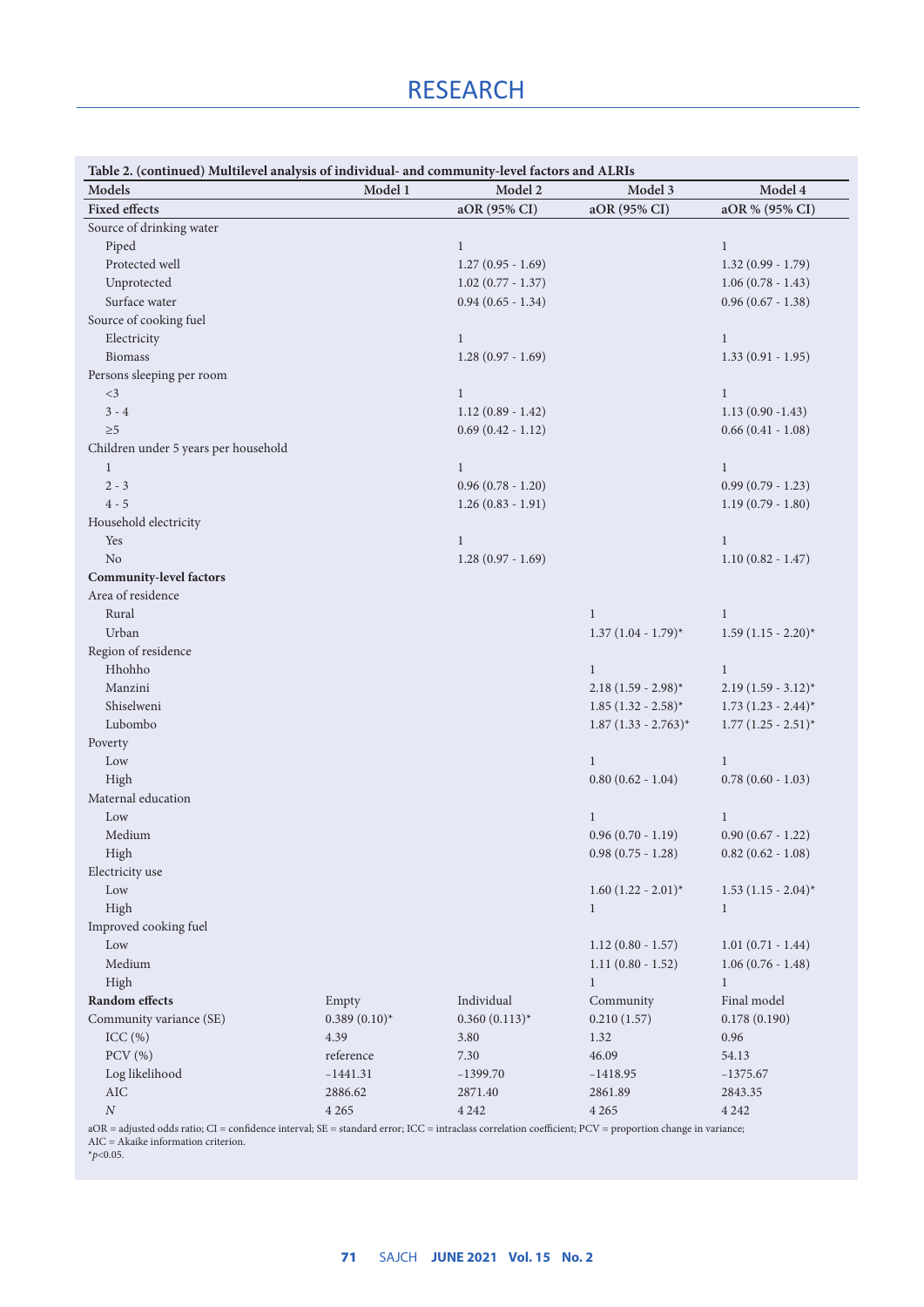from Manzini (aOR 2.19; 95% CI 1.59 - 3.12), Shiselweni (aOR 1.73; 95% CI 1.23 - 2.44), and Lubombo (aOR 1.77; 95% CI 1.25 - 2.51) compared with the Hhohho region. In the final model, children from communities with a low proportion of households with electricity had higher odds of having ALRIs (aOR 1.53; 95% CI 1.15 - 2.04) compared with those from communities with high access to electricity.

The results also revealed a significant variation of child ALRIs across communities (τ=0.389; *p*<0.05 (model 1)). The empty model (model 1) further showed the ICC of 4.39%, indicating that the variation of child ALRIs could be attributed to the difference in the composition of the communities where the children resided. After controlling for individual-level factors (model 2), the total variance of child ALRIs remained significant and reduced, indicating that individual-level factors explained a fraction of the variance. The PCV showed that the individual-level factors explained 7.30% of the variance in the odds of having ALRIs. In model 3, only the community factors were entered; the total variance became insignificant but reduced. The PCV of model 3 showed that the community-level factors could explain about 46.09% of the community variance. After including both individual- and community-level factors in one model (model 4), the variance reduced but became insignificant. The PCV of the final model (model 4) showed that 54.13% of the total variance of child ALRIs across communities could be explained by the individual- and community-level factors combined. Among the four models, model 4 had an Akaike information criterion (AIC) of 2 843.35, indicating the model to be parsimonious when compared with the other models.

#### **Discussion**

Our study reported a prevalence of ALRIs that is 11.1% (95% CI 10.0 - 12.4). Compared with other nationwide demographic and health surveys, our prevalence was similar to Cameroon (11.3%) but lower than Zambia (34.2%), Tanzania (35.2%), and Lesotho (35.2%).<sup>[24]</sup> The monitoring of illnesses, including ALRIs, is in line with the SDGs, especially goal number 3, target 3.2, to end preventable diseases and deaths of under-5-year-old children by the year 2030[25,26] and reduce child mortality to below 25 deaths per 1  $000$  live births.<sup>[25]</sup>

Evidence from the literature showed increased odds of child ALRIs among children who had a history of diarrhoea.[27,28] In cross-sectional studies done in Kushtia, Bangladesh and Ethiopia, children who presented with a history of diarrhoea had higher odds of having ALRIs.[28,29] We found that the odds of developing ALRIs were nearly two times higher among children who were reported to have had diarrhoea compared with children who had no history of having diarrhoea. A possible explanation could be that concomitant illnesses may have lowered the children's immunity, making them susceptible to diseases such as ALRIs.<sup>[30]</sup>

As expected, we found that children born to mothers with no formal education and those with primary education level had higher odds of having ALRIs. Our study is consistent with the literature.[20,27] Formal education may assist mothers to improve their child care and hygiene practices that help to prevent diseases, including ALRIs.[31] Educated women possibly practise better healthseeking behaviour compared with uneducated women, which might help improve child health.<sup>[31]</sup>

Low socioeconomic status consistently shows poor health outcomes among children compared with those from higher socioeconomic status.[32] Poor households may have many risk factors for ALRIs, such as poor sanitation and cooking materials.<sup>[32]</sup> However, we found no significant association between household wealth status and ALRIs. In a cross-sectional study conducted in Ethiopia, there was no significant difference between the risk of ALRIs between children from the poorest and economically affluent households.<sup>[33]</sup>

We found that children who were resident in urban areas were more likely to have ALRIs compared with those in rural areas. One possible reason is that the atmosphere in urban areas has significantly higher levels of man-made air pollutants from the combustion of car engines, use of aged diesel vehicles, and combustion of biomass, which predispose children to ALRIs. Evidence suggests that as areas become less urban, the air quality improves.[34] In Rwanda, an assessment of the atmosphere in Kigali urban boundary showed that the concentration of pollutants includes dust (20%), fly ashes (25%), kerosene (13%), diesel soot (29%) and organic material (12%).<sup>[35]</sup>

Consistent with previous literature,<sup>[28,35]</sup> we found a significant variation of ALRIs across the administrative regions. We found that being a resident from Manzini, Shiselweni and the Lubombo regions was associated with higher odds of ALRs. This could be due to the fact that the three regions are less developed compared with the Hhohho region. Similarly, in Nigeria and Ethiopia, there was a significant association between the region of residence and ALRIs.[28,36]

Children from communities with a low connection to electricity were found to have increased odds of having ALRIs. Investment in household infrastructure, such as electricity, has huge health benefits for the community, such as the reduction in indoor air pollution.<sup>[36]</sup> A cross-sectional study done in Nigeria, however, found no significant association between communities with low and high connectivity to electricity.[22]

## **Study strengths and limitations**

The results should be interpreted with a few noted limitations. The outcome of interest (ALRIs) were self-responses from the mother or caregiver, which can result in misclassification of children on the basis of ALRIs symptoms. The study aggregated the communitylevel factors at the EA; this may have resulted in some children being misclassified. Some variables could be essential to understand the association and variation of ALRIs but were not investigated since they were not available in the dataset or because it had substantial missing data. For example, child HIV status and environmental factors, such as climate in specific regions, were not available in the dataset while there were substantially missing data for vitamin A and child birth size questions. Regardless of the limitations in our study, the MICS was a nationally representative survey. We used design-based modelling that accounted for the complex sampling approach of the survey and it controlled the clustering of ALRIs at the cluster level.

## **Conclusions**

In summary, the study findings indicate that the odds of ALRIs in children under 5 years of age in Eswatini is high among children with a history of diarrhoea, born to women with no formal education or primary education, resident in urban areas, from the Manzini, Shiselweni and Lubombo regions, and communities with a low proportion of households with electricity. The findings on individual and community determinants of ALRIs within the context of Eswatini were able to advance our knowledge. This will allow policymakers and researchers to evaluate the effectiveness of existing interventions and programmes that aim to improve the health of young children.

**Declaration.** This work was done under the Population Studies Doctoral Programme in the School of Built and Development Studies, University of KwaZulu-Natal (UKZN).